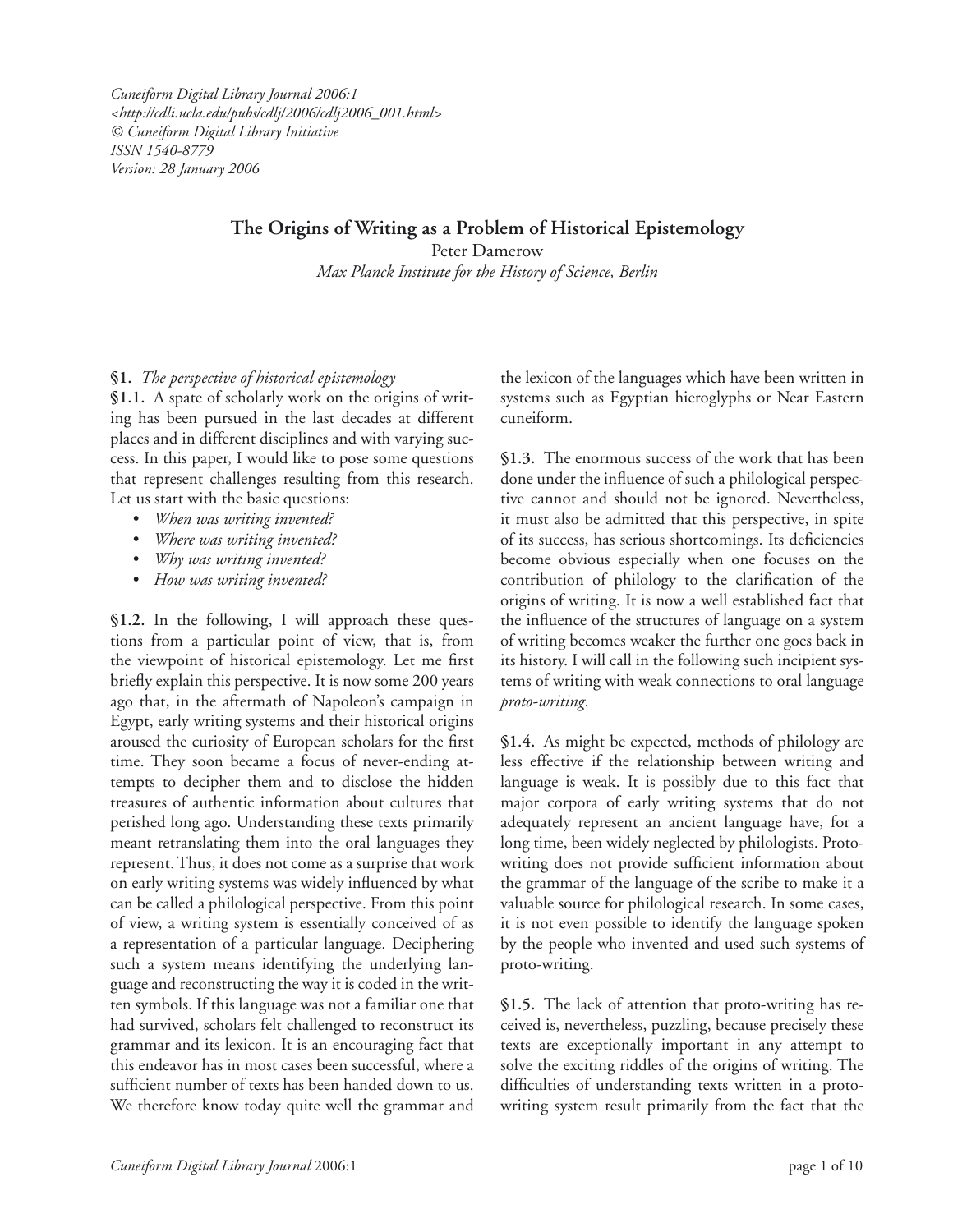information represented in such a system is essentially incomplete. The scribes of proto-writing apparently assumed that the readers of their texts, much like discussion partners in oral communication, knew the context of the information they wanted to transmit. Therefore, they probably took it as given that their readers were able to interpret the given information correctly, in the same way that they could understand oral statements contextualized in a natural setting of discourse.

**§1.6.** In modern cognitive science, such processes of decoding incomplete information have been intensively studied. A body of knowledge shared between the partners in a communication process provides cognitive frames that are triggered by the communication process, instantiated by the given incomplete information, and finally, complemented by default assumptions about the subject, which are retrieved from memory as an effect of the assimilation of this subject to the frame.

**§1.7.** Systems of proto-writing in this sense force us to broaden the perspective of our studies towards what I call an epistemological perspective. From the viewpoint of historical epistemology, proto-writing is not seen merely as a deficient representation of language but rather as a successful means of representing knowledge and transmitting it from one individual to another, and eventually from one generation to the next.

**§1.8.** From such a point of view, the philological perspective appears to be an interpretation of writing as a representation of a representation of knowledge, that is, as a written instantiation of the representation of knowledge in oral language. By and large, such a viewpoint seems to be legitimate in the case of fully developed systems of writing, but it necessarily leads to misleading consequences in the case of proto-writing. Historical epistemology poses the questions of when, where, why and how writing was invented in view of the broader perspective of studying writing as a means of representation and the historical transmission of knowledge that may or may not be intimately linked to language as a means of oral communication.

# **§2.** *Monogenesis or polygenesis of writing?*

§2.1. Let me return now more specifically to our basic questions. The question of where and when writing was invented directs our attention immediately to an important alternative:

• *Was writing invented only once, and did the technique of representing language with written signs*  *spread out from one center all over the world, or was writing developed multiple times and independently?*

**§2.2.** If the invention of writing was just a brilliant idea developed once and then copied over and over again, it may have been fortuitous circumstances that led to its invention. In this scenario, it would make no sense to compare different early writing systems in order to determine the conditions of their emergence in history. Rather, the mechanisms of transfer would have to be studied, mechanisms that could induce the development of the variety of different systems of writing that emerged one after the other in the course of history.

**§2.3.** Alternatively, if writing systems were invented independently on multiple occasions and at different places in the world, but in all cases leading essentially to the same result, that is, to an adequate representation of oral language, the circumstances and the internal mechanisms of the emergence of writing would have to be reconstructed, mechanisms that would in this case be responsible for the repeated occurrences of such an event.

**§2.4.** I shall not attempt to give here an answer to the question of which of these alternative hypotheses is more likely to be true. Let me just point out that there is probably no simple answer to this question. On the one hand, the various systems of coding oral language that have been developed at different places show a great variety. Whatever the mutual influences of writing systems of different cultures may be, this variety demonstrates, at least, that the development of writing, once it is initiated, attains a considerable degree of independence and flexibility to adapt a coding system to specific characteristics of the language to be represented. On the other hand, the historio-geographic distribution of the various occurrences of early writing systems seems to indicate, as Ignaz Gelb has pointed out in his famous *Study of Writing* (Gelb 1952: 212-220), that the idea spread in various directions at the beginning of the 3<sup>rd</sup> millennium BC from centers in Mesopotamia and Egypt. Proto-Elamite writing occurs only a short time after proto-cuneiform. It was used for a short period in vast areas of the Iranian plateau. In the second half of the 3rd millennium BC, writing is attested as far to the north as Ebla in Syria and to the east as the Indus culture in modern Pakistan. Minoan writing starts at Crete around the turn of the 3rd to the 2nd millennium BC. At that time, cuneiform writing is also attested further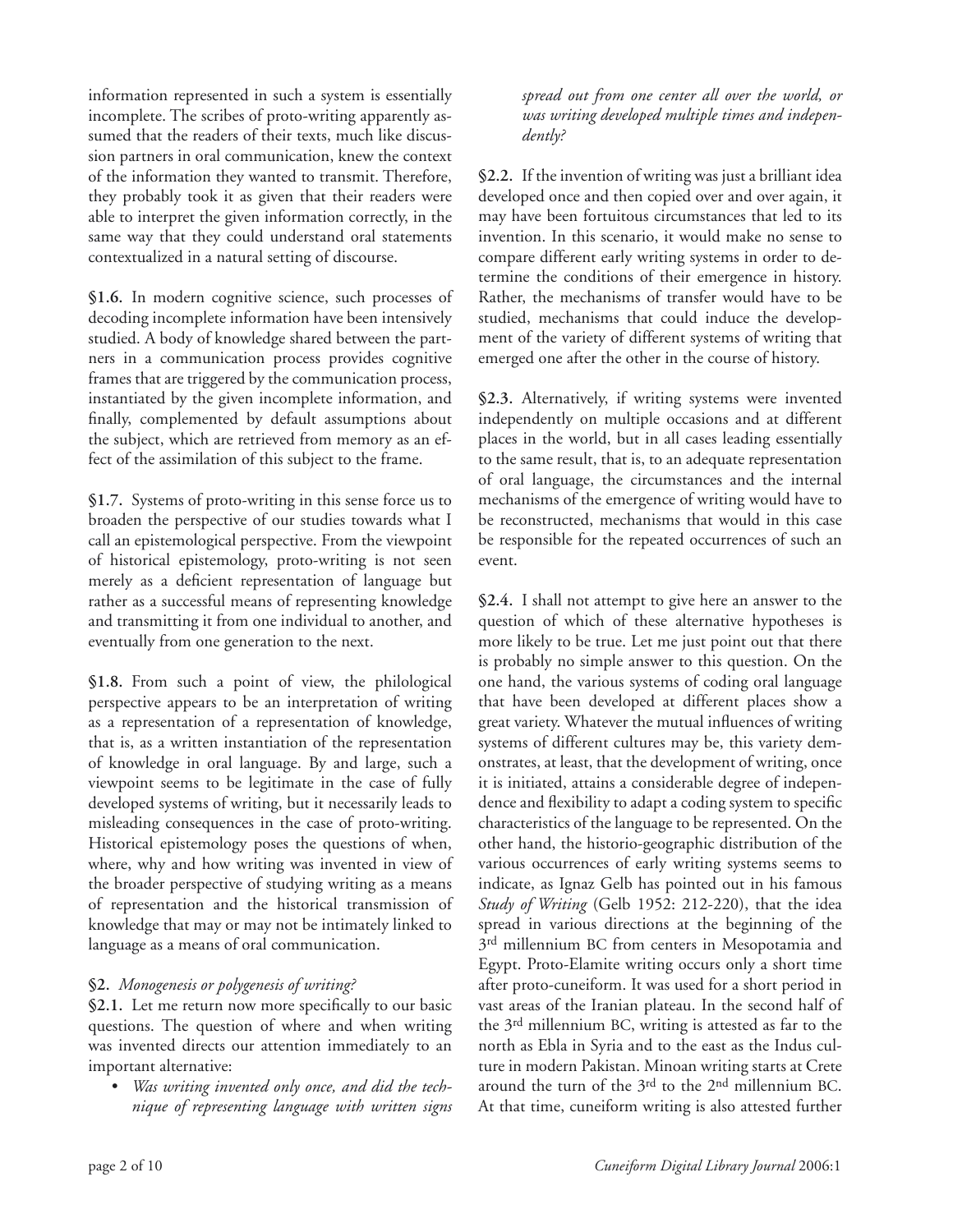

*Fig. 1. Historio-Geographic Map of Earliest Attestations of Writing.*

north in the regions of Anatolia. The oldest attestations of writing in China date back to the Shang period at the end of the 2nd millennium, and it is only in the 1st millennium BC that we find writing in Mesoamerica (see figure 1). This distribution of earliest attestations of writing in time and space shows the typical pattern of a spreading technology, although in some cases there appears to be no connection at all between the systems of writing that subsequently emerged.

# **§3.** *The philological perspective of the origins of writing*

**§3.1.** Why was writing invented? For a long time, a straightforward answer to this question seemed to be beyond any doubt. According to the prevailing philological perspective, writing was essentially considered as a representation of language in a way that allows for an indirect communication and transmission of knowledge. Thus, it was plausible to assume that to represent oral language in a persistent medium must also have been the intention of the people who invented writing, although no direct evidence could be provided for such an assumption. Likewise, proto-writing was considered essentially the same as writing, only that the intention of representing oral language appeared to be as yet insufficiently realized.

**§3.2.** This anachronistic projection of modern functions of writing onto its early use had the consequence that the multiple origins of writing were widely neglected. The early development of writing was interpreted as a universal process leading from a crude representation of words by pictures to the more efficient representation of words decomposed into phonemes by syllabic signs and, finally, to alphabetic writing. As is well known, Paul Sethe (1939) and later Ignaz Gelb (1952) have developed influential theories of the origins of writing based essentially on such assumptions.

**§3.3.** It is an irony of history that it was precisely Gelb in his *Study of Writing* who argued forcefully that, for systematic reasons, the Mesoamerican writing systems cannot have been based on any kind of phonetic coding,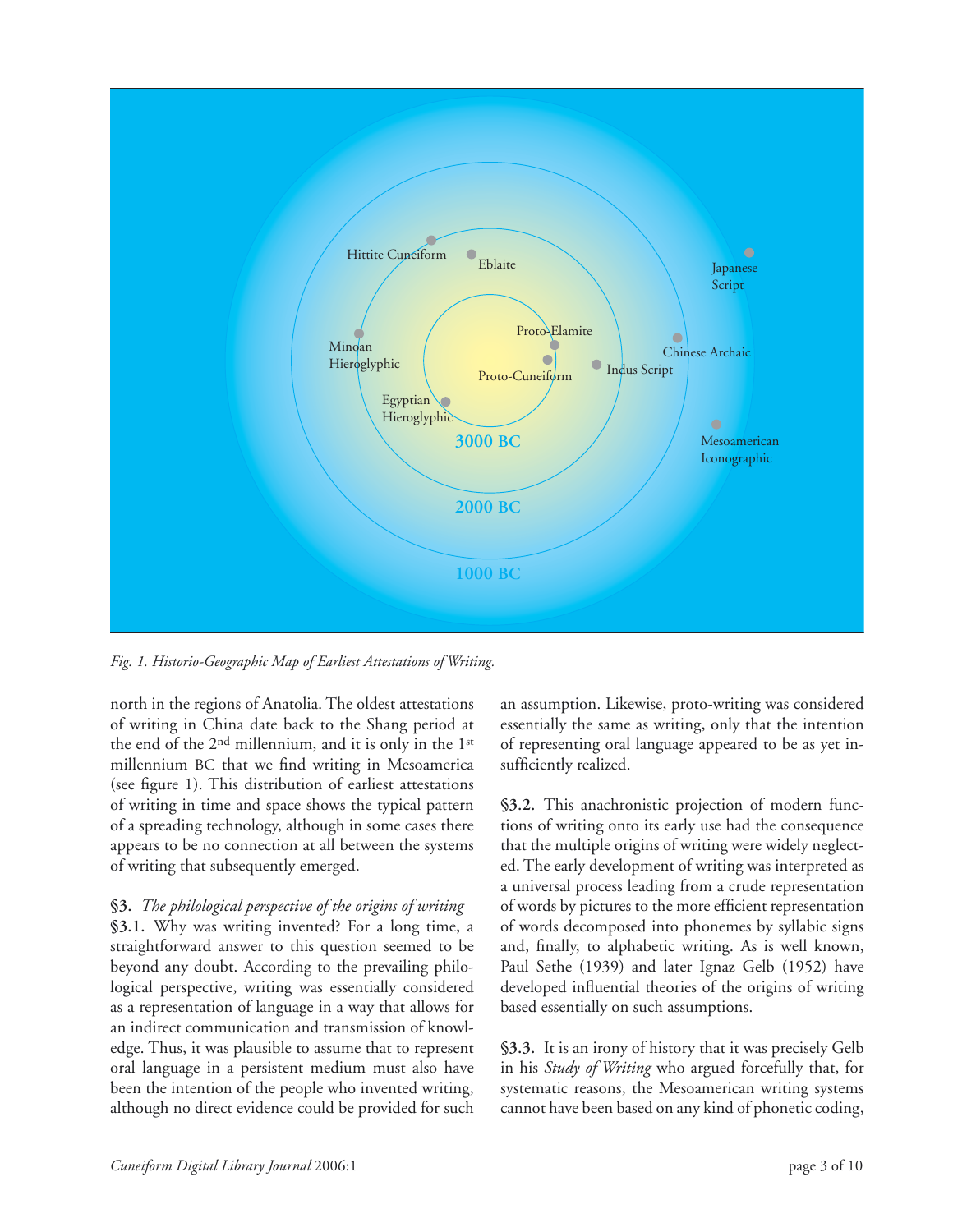and that "even a superficial knowledge of the inscriptions of the Aztecs and Mayas is enough to convince oneself that they could never have developed into real writing without foreign influence" (Gelb 1952: 58). We know now that, in this respect, Gelb was wrong. This example should warn us not to trust seemingly plausible arguments or historical extrapolations that are not supported by direct historical evidence. We should, in particular, not rely on the plausibility of the assumption that writing was created in order to enhance or to substitute for oral communication. There is, at least, no longer any reason today to assume that the desire to represent language in an enduring medium was the only motive that triggered the invention of writing.

# **§4.** *Challenging characteristics of proto-cuneiform*

**§4.1.** Let me now turn to the question of how writing was invented. This is, from the viewpoint of historical epistemology, after all the most important question we face. The traditional belief that writing, if not developed under foreign influence, always starts with some kind of representation of words by pictures, has been challenged, in particular, by scholarly work on protocuneiform. This system of proto-writing, which is probably the oldest one and, at the same time, the only one that is documented by an abundance of preserved original texts, shows a number of characteristics that have to be taken into account when one asks how writing was invented.

§4.2. Let me first list briefly these characteristics before I go into details.

- *The structures of proto-cuneiform are far from matching the syntax of a language.*
- *Contrary to oral language, proto-cuneiform writing implies only simple patterns of semantic categories.*
- *In proto-cuneiform, phonetic coding plays only a minor role, if any.*
- *Proto-cuneiform is not uniformly conventionalized.*
- *Contrary to oral language, proto-cuneiform is used in an extremely restricted context of application.*
- *Proto-cuneiform had precursors in symbolic systems used, at least in part, for the same purposes.*
- *The later adaptation to language changed the structure of proto-cuneiform writing considerably.*

 *(I would mention one further point without going into details here: There was a co-evolution of protocuneiform with certain arithmetical notions.)*

**§4.3.** None of these characteristics are in and of themselves sufficient to prove or disprove a particular hypothesis on the nature of proto-cuneiform writing, but taken together, they make it unlikely that proto-cuneiform was just an early step in a linear sequence of ever more successful attempts to represent human language. What is more relevant here, these characteristics raise a number of general questions concerning the emergence of proto-writing that may be relevant also in contexts other than those of Mesopotamia in the 3rd millennium BC, and that may be helpful in future discussions of the origins of early writing systems.

## **§5.** *Proto-cuneiform does not match the syntax of oral language*

Let me turn, therefore, to some details. The most obvious characteristic that distinguishes proto-cuneiform texts from oral language is their different structure (see figure 2). Knowledge represented by language is always transmitted sequentially. In contrast, proto-cuneiform texts are mostly organized in spatial hierarchies. The reason for this is, of course, that most of them are bookkeeping documents, representing activities of economic administration rather than stories, arguments or descriptions. The only texts that do not reflect administrative activities are those that are generally classified as school texts, primarily lexical lists. They are apparently written as exercises which again–though for other reasons than those of bookkeeping documents–do not represent anything comparable to the transmission of knowledge by sequentially arranged speech.

**§5.1.** There may be exceptions. I am thinking in particular of the so-called Tribute List, attested by nearly sixty textual witnesses, which exhibits structures resembling epic iterations and has, therefore, been interpreted by Bob Englund and Hans Nissen as the earliest example of real literature (Englund & Nissen 1993: 25-29). Unfortunately, this text is still so badly understood that no conclusion can be derived about the technique of coding language that might have been used to create it.

**§5.2.** A number of questions that concern not only proto-cuneiform but proto-writing in general can be derived from the observation that, with this exception, the texts written in proto-cuneiform do not show any direct relation to oral language. Such questions are:

- *What kind of non-linguistic structures can be identifi ed in other early writing systems?*
- *What kind of use can explain such non-linguistic structures?*
- *What happens to non-linguistic structures of a system of proto-writing when it is later developed into a real writing system?*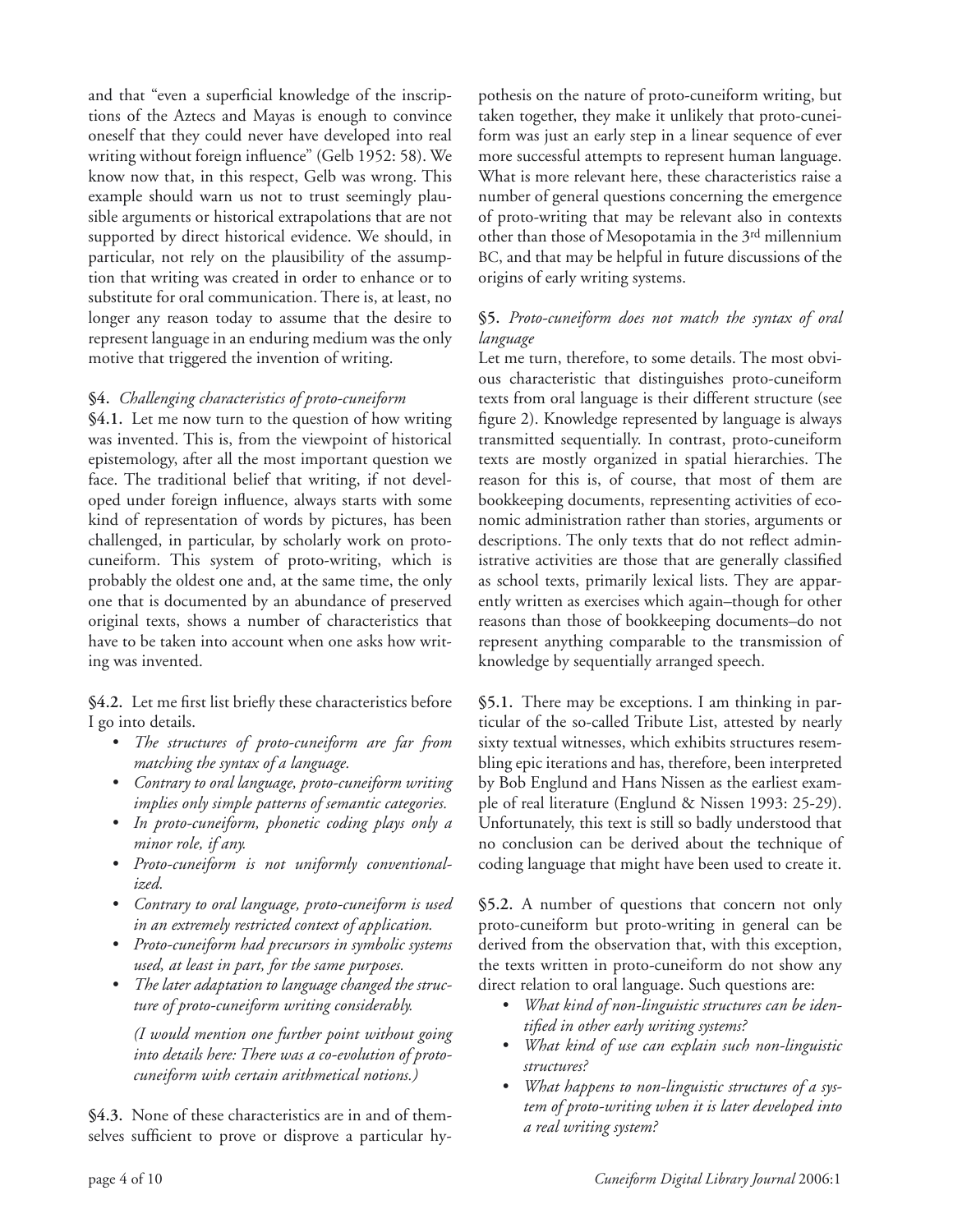

*Fig. 2. Above a hierarchically structured proto-cuneiform administrative document (W 20274,42 with an entry and two subentries) and below a "list" of vessels in a school text (fragment W 24157 of the vessels list, see Englund & Nissen 1993). Both texts are depicted in a conventional orientation turned 90˚ counter-clockwise.*

## **§6.** *Semantic categories*

**§6.1.** Another discrepancy between proto-cuneiform writing and oral language becomes apparent when the conceptual structure of the meanings represented by its signs and sign combinations is investigated. Such signs or sign combinations represent predominantly quantities, or registered and sometimes further qualified objects, or persons, institutions, and locations involved, or they designate somehow the type of administrative activity that is documented (see figure 3). This simple

pattern of semantic categories again finds an explanation as a consequence of the specific use of proto-cuneiform for recording administrative activities. This conceptual pattern is, by the way, also the basis of the so-called lexical lists. In contrast to oral language, which is always contextualized and therefore displays a variety of meanings that cannot be easily reduced to a small number of categories, administrative activities decontextualize information and reduce it to a few relevant dimensions.

**§6.2.** Proto-cuneiform thus shows that in proto-writing systems the meaning of signs and sign combinations may be restricted to a few dimensions determined by their specific functions. The question has to be asked for any early writing system:

• *Does the meaning of the signs and sign combinations potentially cover the full variety of meanings that can be expressed by language, or are there, to the contrary, indications that they represent only a restricted semantic fi eld?*

# **§7.** *Lack of phonetic coding*

**§7.1.** A further question raised by proto-cuneiform concerns the kind of coding that is used to represent in-



*Fig. 3. Beveled-rim bowls (left) used for the disbursement of rations represented by the sign GAR (middle, left column) which could be used to designate a ration of a certain size or, in a*  semantically defined sign combination, an institution (middle, *right column). In combination with a man's head it formed the sign combination*  $GU_{7}$  *(right), which later meant "to eat" or, more generally, "to consume." In proto-cuneiform writing, however, this sign combination was exclusively used to represent a certain type of administrative activity related to the disbursement of rations.*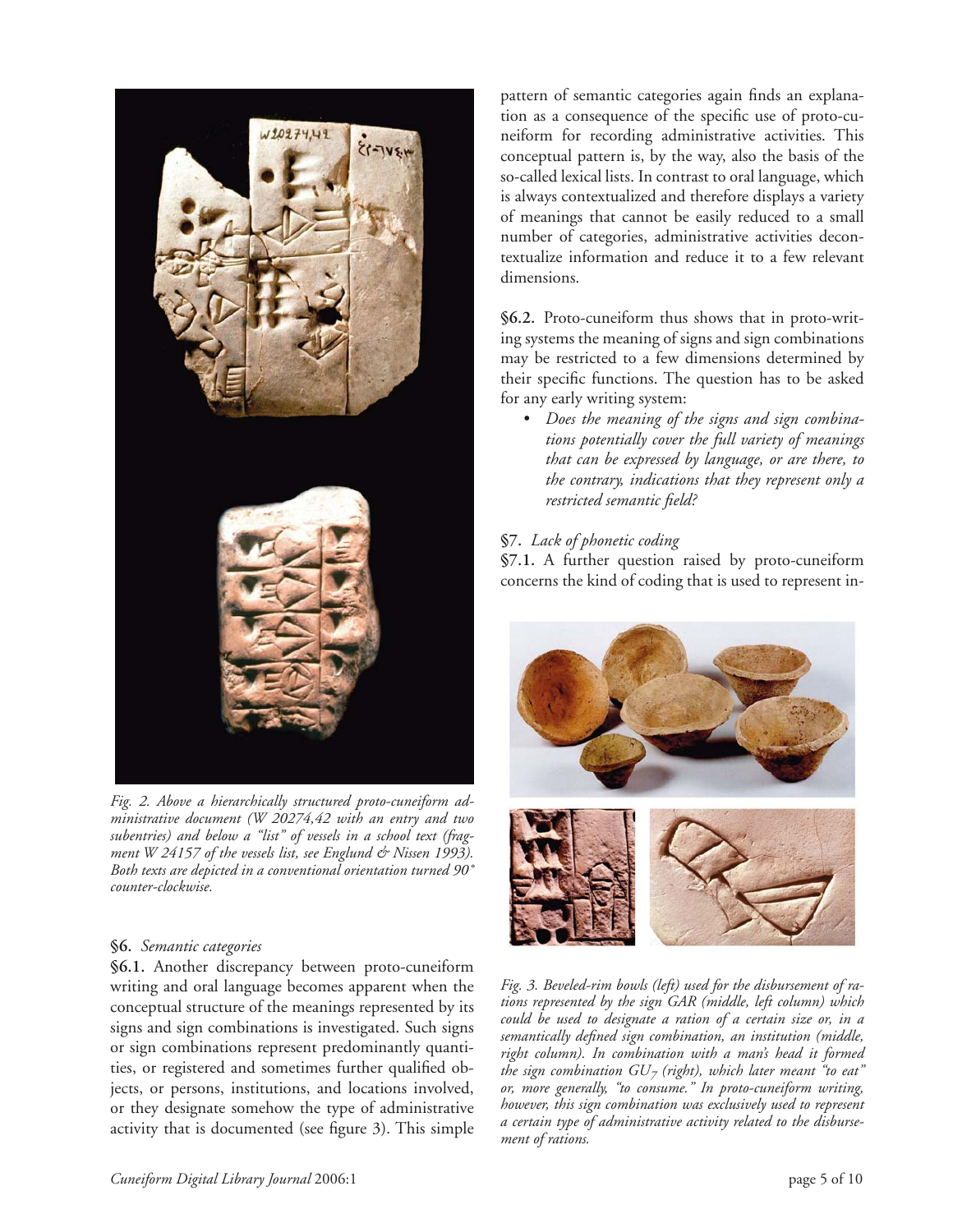formation. In proto-cuneiform writing, a great number of sign combinations can be identified–used primarily to denote persons or institutions–that do not seem to show any relation between the depicted objects and the meaning of the sign combination.

§7.2. The first explanation of this phenomenon is, of course, that the meaning of such sign combinations is coded phonetically. This, however, seems not to be the case. Phonetic coding is, in fact, not the only possible explanation that can be given for such an independence of depiction and meaning. In a restricted semantic field such as administration in an archaic society, any other convention of coding could easily serve the same purposes as phonetic coding, provided that the context of its application makes it possible to memorize the represented meanings (see figure 4).

**§7.3.** If a writing system does not have to represent the full range of semantics of oral language, to depict an object or to use some kind of phonetic code are obviously not the only ways in which meaning can be conveyed. The possibility has to be taken into account for every early system of writing that a variety of different techniques may have been used for coding information. The question must therefore be raised:



*Fig. 4. Proto-cuneiform text (depicted in conventional orientation turned 90˚ counter-clockwise) with several combinations of*  signs which represent neither the depicted objects, nor the flow of *phonemes of oral language.*

• *What different kinds of coding were used in an early writing system, and what were the different kinds of coding used for?*

# **§8.** *Range of conventionalization*

**§8.1.** This brings me to a further, closely related characteristic of proto-cuneiform writing, which concerns the conventionalization of the signs and sign combinations. Apparently, at an early time the writing of the signs already followed strict conventions that seem to have been commonly accepted within a fairly large geographical range. The statistics of the use of the signs shows, however, an extremely irregular pattern that can be explained by assuming that proto-cuneiform writing was extremely heterogeneous with regard to such conventions (table 1).

| Number of           | Number of |
|---------------------|-----------|
| <i>attestations</i> | signs     |
|                     | 530       |
| $2 - 10$            | 610       |
| $11 - 100$          | 370       |
| more than 100       | 104       |

*Table 1: Statistics of the use of non-numerical protocuneiform signs based on ca. 40,000 occurrences of 1,617 non-numerical signs in ca. 6,000 texts and text fragments.*

**§8.2.** Proto-cuneiform consists of more than 1500 non-numerical signs attested by more than 40,000 occurrences of these signs in the corpus of approximately 6000 preserved texts and text fragments. Among these signs, there is a comparatively small group of frequently used signs; about 100 signs are attested more than 100 times, of which the two most frequent ones, the signs  $EN_a$  and  $GAL_a$ , are found more than 1000 times each. There is, however, on the other side a much larger group of signs that were used very rarely; more than 500 signs are attested only once, a further 600 signs less than ten times each.

**§8.3.** This remarkable irregularity of sign usage suggests that proto-cuneiform writing was based on a core of standardized signs. These could, however, be flexibly complemented by modifications of existing signs or by the creation of new signs that were used only in specific contexts, and that never developed into standardized signs of cuneiform writing (see figure 5).

**§8.4.** Further evidence for this assumption is provided by another statistical irregularity (see table 2). There are signs and sign variants that are well attested, but that were nevertheless used by scribes in specific groups of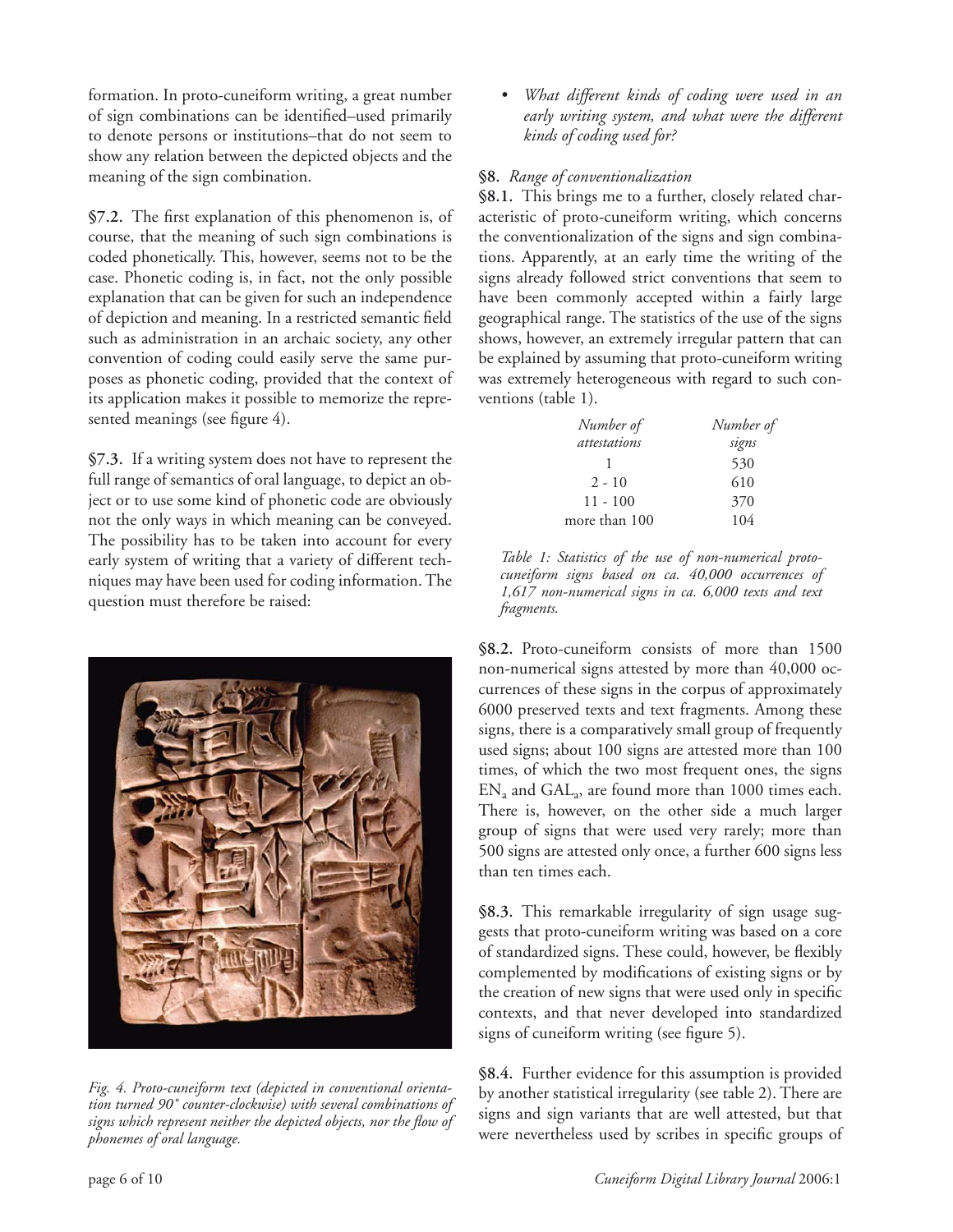texts, while not in others. Such a text group is defined by the texts of the former Erlenmeyer collection together with some other texts in private collections (*MSVO*  3, 1-90). We can infer from persons and institutions represented in these texts that the collection must have been written at the same place and at the same time. Sign statistics demonstrate that some of the signs are frequently used in this small group of 90 texts, but are rarely used in the approximately 6,000 other proto-cuneiform documents.

| Sign                    | Total number<br>of attestations | Number of<br>attestations<br>in MSVO 3 |
|-------------------------|---------------------------------|----------------------------------------|
| AZ.                     | 13                              | 12                                     |
| $\rm{KU}_{h2}$          | 29                              | 14                                     |
| $SA_c$                  | 34                              | 34                                     |
| SAGŠU                   | 15                              | 8                                      |
| $SI_{4f}$               | 40                              | 35                                     |
| $\text{ŠEN}_{\text{h}}$ | 42                              | 26                                     |
| $\text{ŠEN}_{c}$ tenû   | 18                              | 17                                     |
| ŠIM,                    | 49                              | 28                                     |

*Table 2. Statistics of proto-cuneiform signs used in the text group MSVO 3 (90 texts) in comparison to their use in the total text corpus (ca. 6,000 texts).*

**§8.5.** The general question which is suggested by this example is the following:

• *How were the signs of early writing systems standardized by conventions, and to what extent was the standardization process successful at the different stages of development from proto-writing to a real writing system?*

**§8.6.** This question introduces a new dimension into my arguments: The development of writing cannot be adequately described on the technical level of coding information only. The social environment has to be taken into account because it obviously had a great influence on what was written down and how. Writing is not just a technique developed to serve a universal human need, but rather it is a social process of knowledge representation based on human interaction and historical continuity.

**§8.7.** From this point of view, it cannot be considered only an incidental condition of proto-cuneiform writing that it was initially used predominantly or even exclusively to document administrative activities. This restricted context of application which influenced its formal structure and its semantics may even be considered constitutive of its origin. For any early writing



*Fig. 5. Discarded and incompletely erased administrative document (MSVO 3, 81). The reverse was apparently used to "invent" new signs by modifying the sign KALAM.*

system the questions have to be posed:

- Was there any restriction of proto-writing to specific *contexts in the period of its emergence?*
- How did the writing system attain the full-fledged *applicability of real writing?*

# **§9.** *Precursors of writing*

**§9.1.** This brings me to another characteristic of the role of proto-cuneiform writing in its social context. It is well known that in the last decades precursors of proto-cuneiform writing have been identified-unexpectedly–that were used for the same or similar purposes.

**§9.2.** Clay tokens were used to record objects and quantities. Uniform containers were used to standardize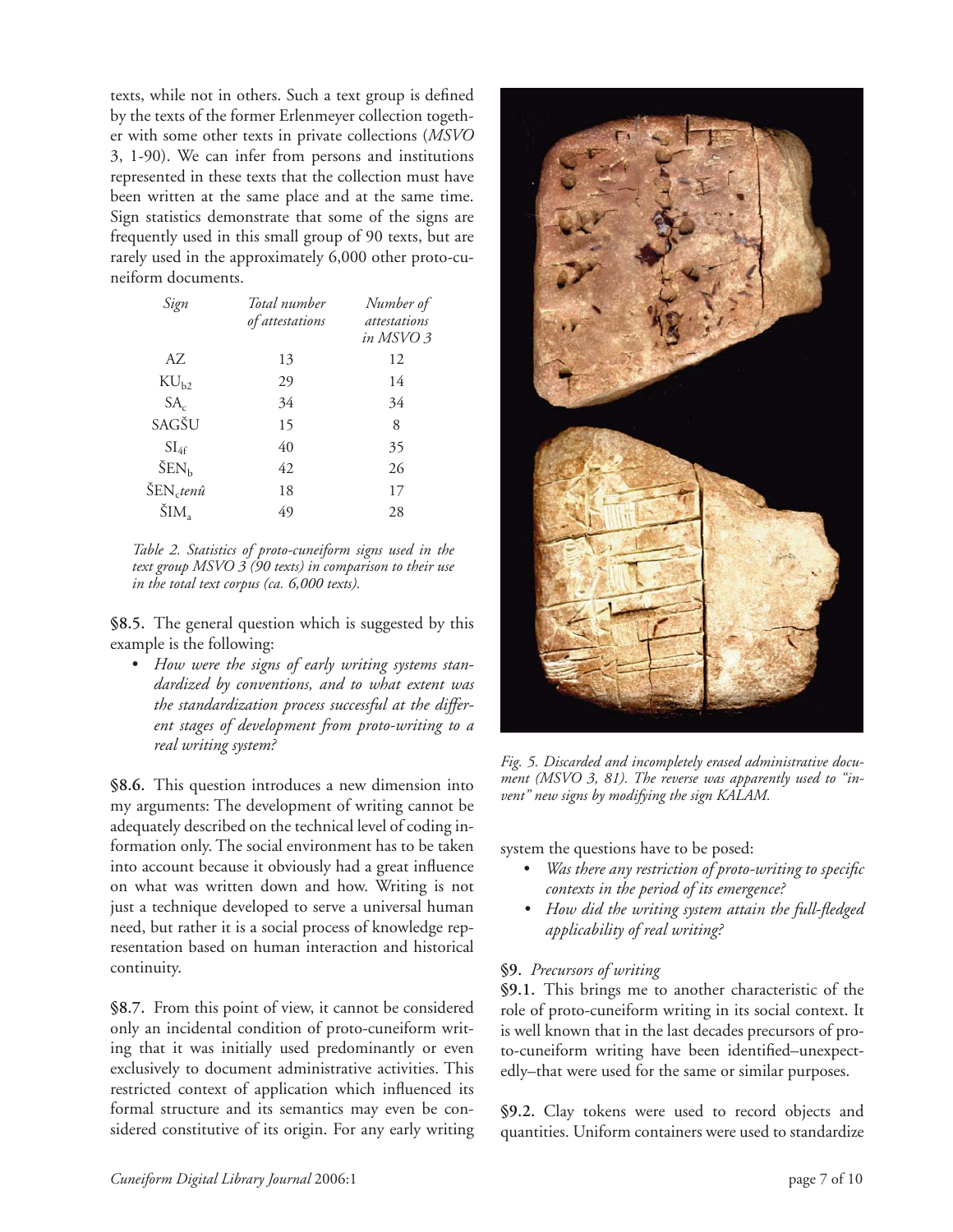

*Fig. 6. Precursors of proto-cuneiform writing: cylinder seal (top, to the left the impression of a seal from the Erlenmeyer collection, to the right a physical seal); sealed bulla with tokens (middle, from the Schøyen collection [CDLI no. P235738]); sealed numerical tablet (bottom, fro Jebel Aruda [CDLI no. P235757]).*

quantities. Seals were used to represent legitimacy and property based on social power in a form that makes them independent of personal conflict. The invention of proto-cuneiform writing turned out to have been only the last step in a long tradition in the development of a prehistoric means of administration.

**§9.3.** The discovery that such means developed into proto-cuneiform with virtually no discontinuity is in good accordance with the limited function proto-cuneiform seems to have had in the period immediately after its emergence towards the end of the 4<sup>th</sup> millennium BC. The general questions implied by this observation concerns any introduction of writing into a culture:

- *If any early writing system was introduced or invented and if it was used to serve relevant social needs, by what means were these needs met before its introduction or invention?*
- *What continuity or discontinuity occur with the emergence of a proto-writing system?*

# **§10.** *Adaptation to oral language*

**§10.1.** A similar question arises with regard to the later development of proto-writing into a real writing system. Again, proto-cuneiform can serve as a model. Unfortunately, however, the development of protocuneiform into the fully developed cuneiform writing systems cannot be traced in detail because the early period is meagerly documented by archeological findings. Nevertheless, the differences between proto-cuneiform writing and cuneiform writing of the Fara period some 500 years later make evident that in the meantime not only the technique of writing had changed but, as a consequence of the partial introduction of phonetic coding, also its relation to oral language and subsequently also the range of its application. In the administrative documents, the number of signs was reduced by partially substituting proto-cuneiform signs and sign combinations for persons or qualifications of objects by phonetic writing of names or other Sumerian designations. In addition, new types of documents occur that obviously represent conscious attempts to write oral language by means of a still insufficiently developed phonetic writing system.

**§10.2.** Thus, cuneiform writing apparently developed in two stages. In the first stage, writing was fairly independent of phonetic coding, but its application was restricted to narrowly defined contexts and its signs and sign combinations did not yet represent universally applicable words but rather specific entities and activities in the context of administration. In the second stage, phonetic coding made a new type of application possible, the written representation of information in the same way as it was previously transmitted orally. While at the beginning this new application played only a minor role, in the course of later history, fostered further by its application to the Akkadian language, the relative importance of the different elements of the writing system changed and, in its turn, the nature of cuneiform writing.

**§10.3.** This model of the development of early writing is surely specific to the development of proto-cuneiform into the cuneiform writing system. It shows, nevertheless, a further aspect of the development of writing that has to be taken into consideration. This development is not necessarily a linear process but may have different tracks combined with internal reorganizations of the total writing system in certain periods. In any case, the model challenges the historical reconstruction of the origins of writing by suggesting another general question: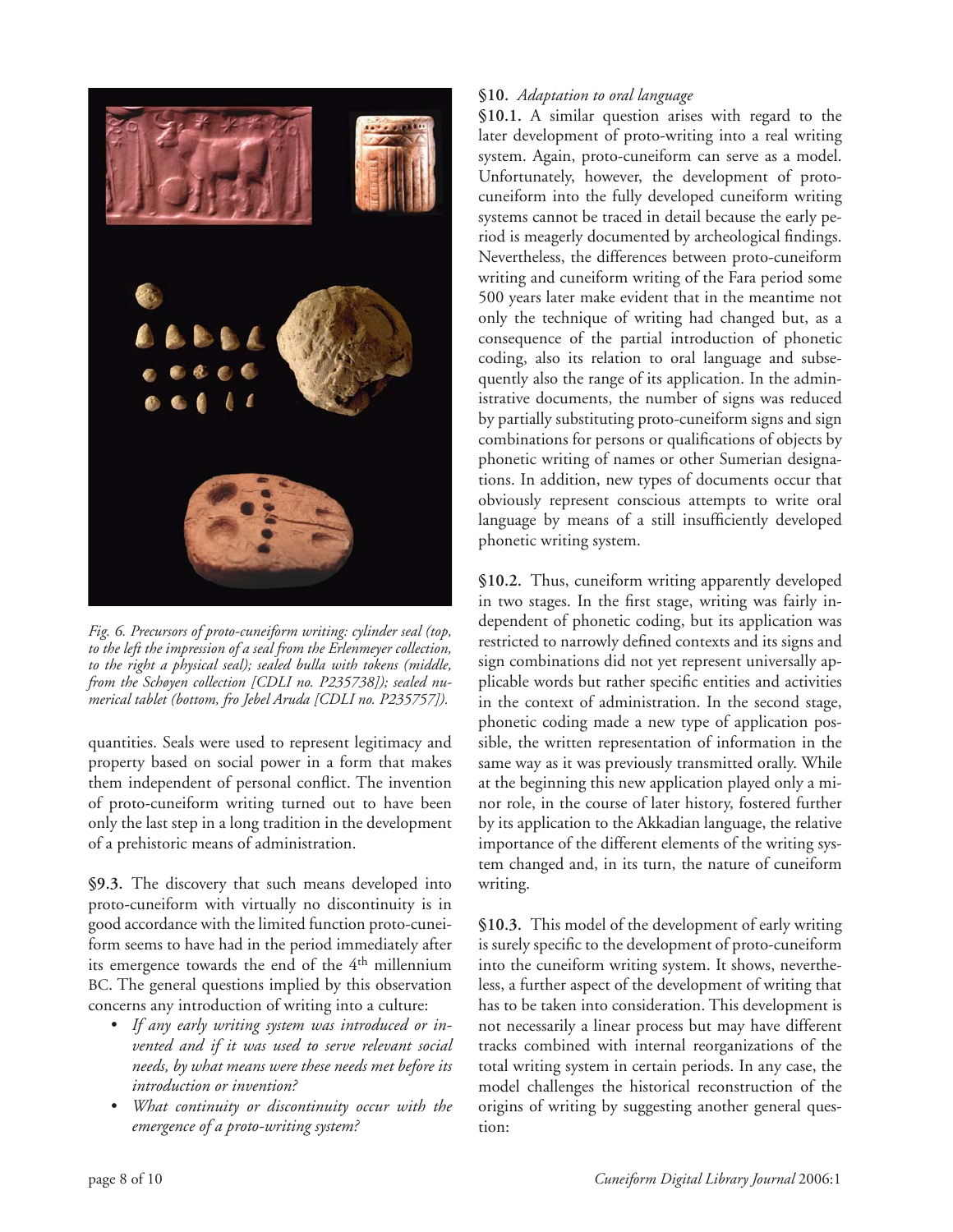*• Does the emergence and development of a particular system of writing have to be conceived of as a one-dimensional process or does it have to be recon*structed as an interaction and final integration of *different, relatively independent processes?*

# **§11.** *Conclusion*

**§11.1.** I come to the end of my attempt to specify the approach of historical epistemology to the origins of writing. Let me briefly summarize the general questions which I have derived primarily from characteristics of the proto-cuneiform example. I have argued that protowriting may represent knowledge in various ways that do not necessarily presuppose the ability of the system to represent language in the sense of developed writing. This focuses my questions on an often neglected facet of the origins of writing, that is, the role of non-linguistic structures and mechanisms.

• *The questions which are specific to this approach concern three different aspects of the origins of writing: the changing structure of the coding system for representing knowledge, the social context which determines the functions of writing, and the historical dynamics which stimulate the development of these functions.*

**§11.2.** With regard to the structures of early writing systems, these questions are focused on two areas. The weakness of philological methods applied to protowriting demonstrates, first, that it is necessary to pay special attention to non-linguistic structures of syntax. The specific use of proto-writing demonstrates, second, that the nature of the semantic fields of early writing systems, and the various techniques used to represent meanings, have to be carefully analyzed.

**§11.3.** With regard to the social contexts of early writing systems, the questions focus on the social mechanisms that establish shared meanings and on the explanation of the structures of proto-writing that can be derived from the social context of its emergence.

**§11.4.** With regard to the historical dynamics of the development of writing, these questions are focused on the continuities and discontinuities in the development from the pre-literate means for representing knowledge to proto-writing and, finally, to the representation of oral language. This development has to be analyzed in view of the important fact that in pre-literate societies many techniques of representing knowledge other than writing exist that finally merge, by substitution or integration, into real writing.

**§11.5.** Given the great variety of non-linguistic structures, functions, and techniques of knowledge representation discussed here, it no longer makes sense to speak about some presumed unified origins, or linear development of writing. The term "origins of writing" is related to historical developments in huge geographical areas over a time-span of some 2000 years. Already the comparatively small region of the Near East from which I took my examples shows an enormous richness of different developments, which all contributed to the emergence of writing. If one takes into account developments in such different settings as those of Egypt, China or Mesoamerica, the complexity of different developments is increased even more.

**§11.6.** This brings me back to the problem of monogenesis or polygenesis of writing that I raised at the beginning of the present paper. Whatever the eventual solution might be to this problem, it has to take into account the quite different ways writing in one culture may influence the emergence of writing in others. Even if we accept the monogenesis hypothesis, the complexity of the historical emergence and development of writing will not be significantly reduced. Proto-Elamite did not developed in the same way under the influence of proto-cuneiform as did Hittite or Minoan writing under the influence of cuneiform, or Japanese writing under the influence of Chinese, to say nothing of developments such as the emergence of the Indus script, of Chinese itself, or of Maya writing, which cannot easily be related to models of monogenesis and diffusion. Even the final outcome of the development, that is, the developed system of real writing, can be quite different in different cultures, depending on the different structures of the languages that are finally represented.

**§11.7.** This historical variety should be kept in mind when we compare semiotic developments across many cultures. In fact, due to its historical variety, questions relating to the development of early writing systems will probably only be resolved through the cooperation of specialists from different fields.